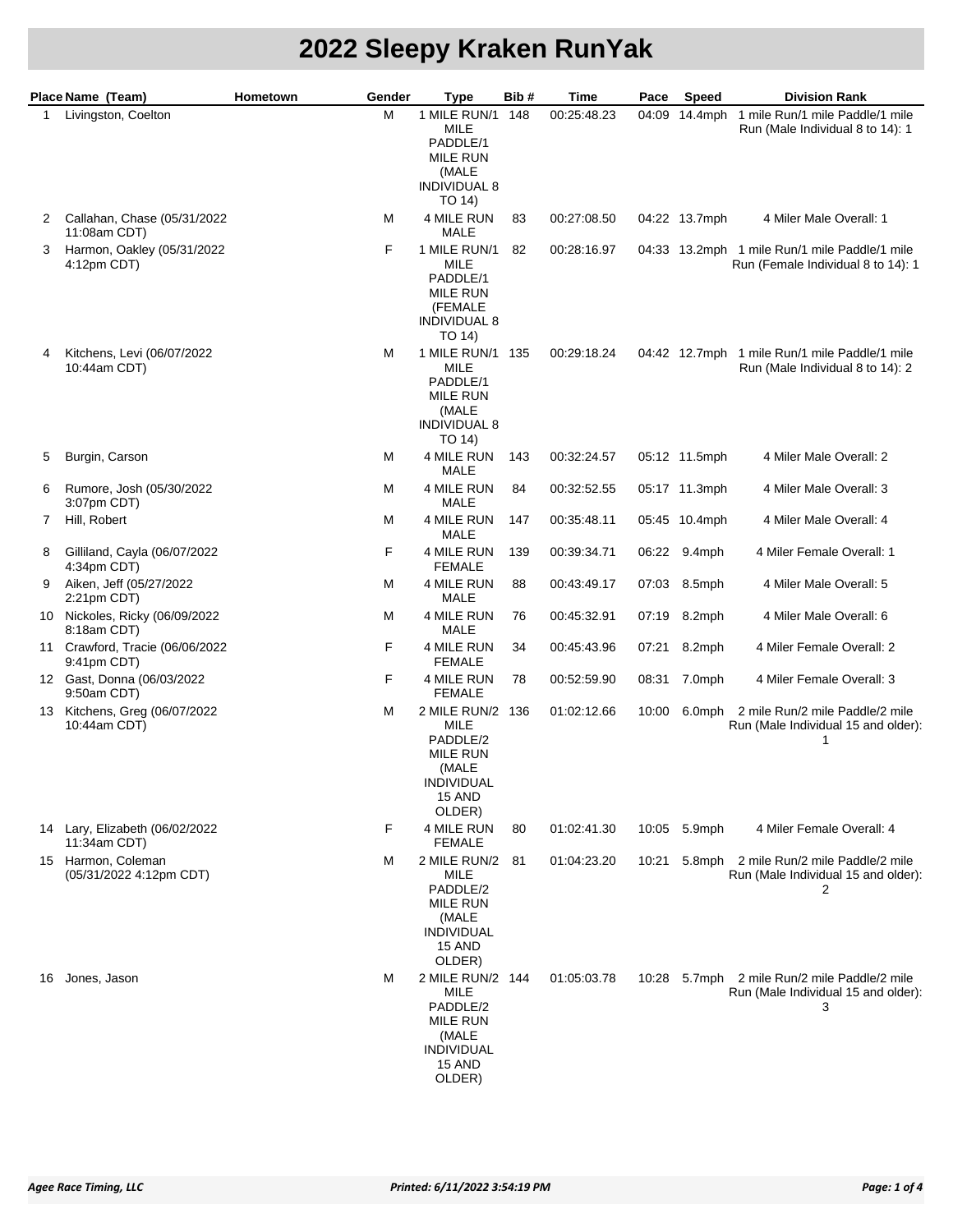|    | Place Name (Team)                             | Hometown | Gender | Type                                                                                                            | Bib# | Time        | Pace  | <b>Speed</b> | <b>Division Rank</b>                                                                     |
|----|-----------------------------------------------|----------|--------|-----------------------------------------------------------------------------------------------------------------|------|-------------|-------|--------------|------------------------------------------------------------------------------------------|
|    | 17 Aldridge, Hagen (06/05/2022<br>4:38pm CDT) |          | M      | 2 MILE RUN/2<br><b>MILE</b><br>PADDLE/2<br><b>MILE RUN</b><br>(MALE<br><b>INDIVIDUAL</b><br>15 AND<br>OLDER)    | -70  | 01:07:16.80 | 10:49 | 5.5mph       | 2 mile Run/2 mile Paddle/2 mile<br>Run (Male Individual 15 and older):<br>4              |
|    | 18 Team, Brown (\$90.00)                      |          | F      | 2 MILE RUN/2 90<br>MILE<br>PADDLE/2<br><b>MILE RUN</b><br>(FEMALE<br>TEAM)                                      |      | 01:07:40.27 |       |              | 10:53 5.5mph 2 mile Run/2 mile Paddle/2 mile<br>Run (Female Team): 1                     |
|    | 19 Team, Foster (\$90.00)                     |          | F      | 2 MILE RUN/2 77<br>MILE<br>PADDLE/2<br><b>MILE RUN</b><br>(CO-ED<br>TEAM)                                       |      | 01:08:16.52 |       |              | 10:59 5.5mph 2 mile Run/2 mile Paddle/2 mile<br>Run (Co-Ed Team): 1                      |
| 20 | Deerman, David (05/30/2022<br>9:18am CDT)     |          | м      | 2 MILE RUN/2 86<br><b>MILE</b><br>PADDLE/2<br><b>MILE RUN</b><br>(MALE<br><b>INDIVIDUAL</b><br>15 AND<br>OLDER) |      | 01:08:51.95 |       |              | 11:04 5.4mph 2 mile Run/2 mile Paddle/2 mile<br>Run (Male Individual 15 and older):<br>5 |
| 21 | Connell, Andrew (05/10/2022<br>6:24am CDT)    |          | M      | 2 MILE RUN/2 129<br>MILE<br>PADDLE/2<br><b>MILE RUN</b><br>(MALE<br><b>INDIVIDUAL</b><br>15 AND<br>OLDER)       |      | 01:11:06.71 |       |              | 11:26 5.2mph 2 mile Run/2 mile Paddle/2 mile<br>Run (Male Individual 15 and older):<br>6 |
|    | 22 Spencer, Roy (05/01/2022<br>2:09pm CDT)    |          | M      | 2 MILE RUN/2 131<br>MILE<br>PADDLE/2<br><b>MILE RUN</b><br>(MALE<br><b>INDIVIDUAL</b><br>15 AND<br>OLDER)       |      | 01:13:26.08 |       |              | 11:49 5.1mph 2 mile Run/2 mile Paddle/2 mile<br>Run (Male Individual 15 and older):<br>7 |
| 23 | Wade, Andrew (06/02/2022<br>7:42pm CDT)       |          | м      | 2 MILE RUN/2 79<br>MILE<br>PADDLE/2<br><b>MILE RUN</b><br>(MALE<br><b>INDIVIDUAL</b><br>15 AND<br>OLDER)        |      | 01:14:22.18 |       |              | 11:58 5.0mph 2 mile Run/2 mile Paddle/2 mile<br>Run (Male Individual 15 and older):<br>8 |
| 24 | Team, Harmon (\$90.00)                        |          | F      | 2 MILE RUN/2 95<br>MILE<br>PADDLE/2<br><b>MILE RUN</b><br>(FEMALE<br>TEAM)                                      |      | 01:15:48.81 |       |              | 12:12 4.9mph 2 mile Run/2 mile Paddle/2 mile<br>Run (Female Team): 2                     |
|    | 25 Wright, Wayne (05/15/2022<br>8:06am CDT)   |          | м      | 2 MILE RUN/2 126<br>MILE<br>PADDLE/2<br><b>MILE RUN</b><br>(MALE<br><b>INDIVIDUAL</b><br>15 AND<br>OLDER)       |      | 01:16:09.76 |       |              | 12:15 4.9mph 2 mile Run/2 mile Paddle/2 mile<br>Run (Male Individual 15 and older):<br>9 |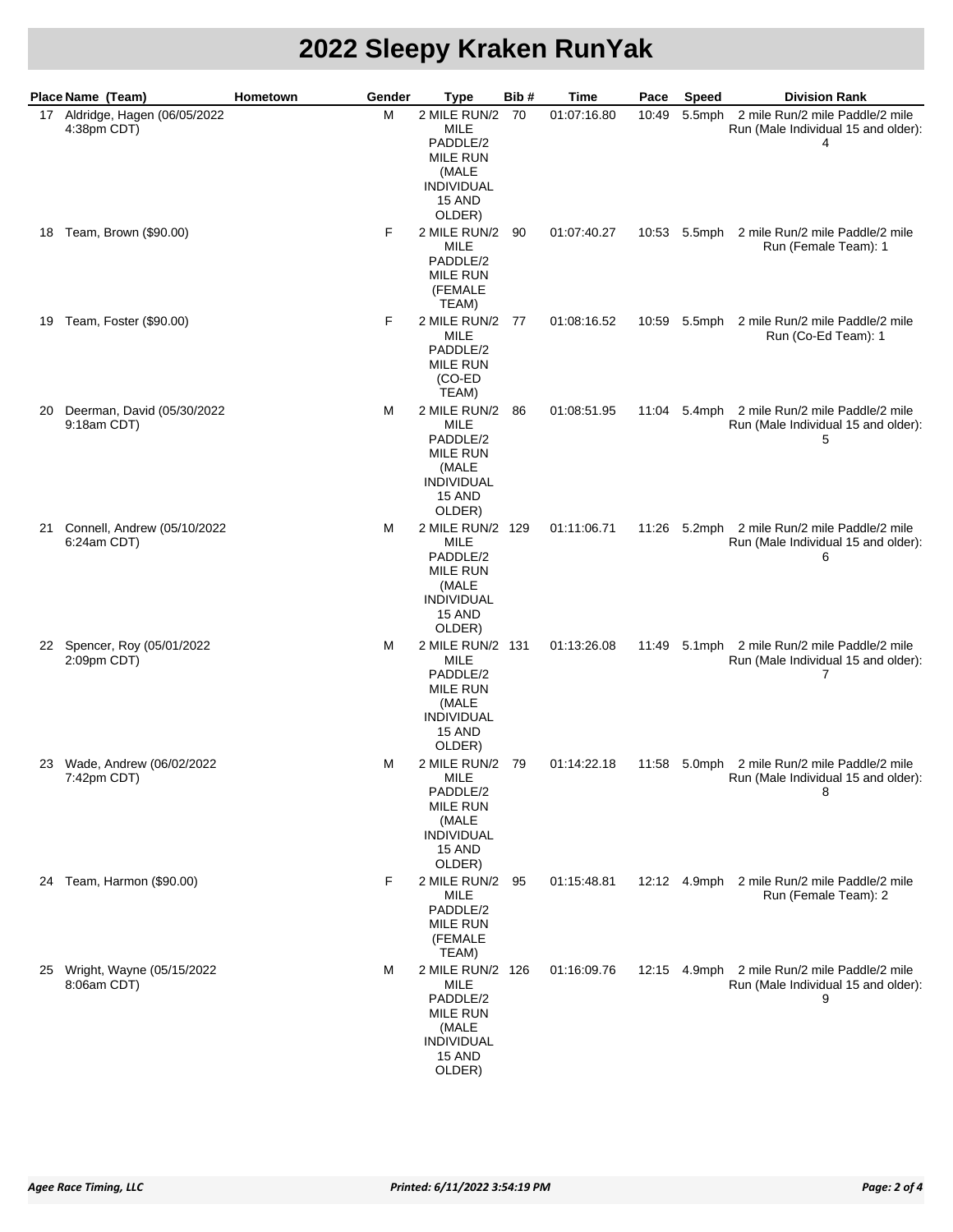|    | Place Name (Team)                               | Hometown<br>Gender | Type                                                                                                             | Bib# | Time        | Pace  | <b>Speed</b> | <b>Division Rank</b>                                                                      |
|----|-------------------------------------------------|--------------------|------------------------------------------------------------------------------------------------------------------|------|-------------|-------|--------------|-------------------------------------------------------------------------------------------|
|    | 26 Hill, Charles                                | M                  | 2 MILE RUN/2 146<br><b>MILE</b><br>PADDLE/2<br><b>MILE RUN</b><br>(MALE<br><b>INDIVIDUAL</b><br>15 AND<br>OLDER) |      | 01:18:15.87 | 12:35 | 4.8mph       | 2 mile Run/2 mile Paddle/2 mile<br>Run (Male Individual 15 and older):<br>10              |
| 27 | Team, Halgren (\$90.00)                         | М                  | 2 MILE RUN/2 91<br>MILE<br>PADDLE/2<br><b>MILE RUN</b><br>(CO-ED<br>TEAM)                                        |      | 01:20:12.05 |       | 12:54 4.6mph | 2 mile Run/2 mile Paddle/2 mile<br>Run (Co-Ed Team): 2                                    |
| 28 | Team, Roland (\$90.00)                          | F                  | 2 MILE RUN/2<br>MILE<br>PADDLE/2<br><b>MILE RUN</b><br>(CO-ED<br>TEAM)                                           | 92   | 01:20:41.30 | 12:59 |              | 4.6mph 2 mile Run/2 mile Paddle/2 mile<br>Run (Co-Ed Team): 3                             |
| 29 | Snow, Richard (06/07/2022<br>4:34pm CDT)        | М                  | 2 MILE RUN/2 137<br><b>MILE</b><br>PADDLE/2<br><b>MILE RUN</b><br>(MALE<br><b>INDIVIDUAL</b><br>15 AND<br>OLDER) |      | 01:21:00.03 | 13:02 |              | 4.6mph 2 mile Run/2 mile Paddle/2 mile<br>Run (Male Individual 15 and older):<br>11       |
| 30 | Richards, Deidre                                | F                  | 2 MILE RUN/2 142<br>MILE<br>PADDLE/2<br><b>MILE RUN</b><br>(FEMALE<br><b>INDIVIDUAL</b><br>15 AND<br>OLDER)      |      | 01:21:20.43 |       | 13:05 4.6mph | 2 mile Run/2 mile Paddle/2 mile<br>Run (Female Individual 15 and<br>older): 1             |
| 31 | Blackmon, Kim (03/21/2022<br>9:58am CDT)        | F                  | 2 MILE RUN/2 134<br>MILE<br>PADDLE/2<br><b>MILE RUN</b><br>(FEMALE<br><b>INDIVIDUAL</b><br>15 AND<br>OLDER)      |      | 01:22:20.80 |       | 13:15 4.5mph | 2 mile Run/2 mile Paddle/2 mile<br>Run (Female Individual 15 and<br>older): 2             |
|    | 32 Barton, Brett                                | м                  | 2 MILE RUN/2 145<br>MILE<br>PADDLE/2<br><b>MILE RUN</b><br>(MALE<br><b>INDIVIDUAL</b><br>15 AND<br>OLDER)        |      | 01:22:40.44 |       |              | 13:18 4.5mph 2 mile Run/2 mile Paddle/2 mile<br>Run (Male Individual 15 and older):<br>12 |
|    | 33 Smith, Jessica (05/13/2022<br>3:30pm CDT)    | F                  | 4 MILE RUN<br><b>FEMALE</b>                                                                                      | 128  | 01:22:42.80 | 13:18 | 4.5mph       | 4 Miler Female Overall: 5                                                                 |
|    | 34 Griffin, Kasey (05/30/2022<br>6:43am CDT)    | F                  | 2 MILE RUN/2 87<br>MILE<br>PADDLE/2<br><b>MILE RUN</b><br>(FEMALE<br><b>INDIVIDUAL</b><br>15 AND<br>OLDER)       |      | 01:23:37.31 | 13:27 | 4.5mph       | 2 mile Run/2 mile Paddle/2 mile<br>Run (Female Individual 15 and<br>older): 3             |
|    | 35 Sweetman, Brenna<br>(05/30/2022 12:52pm CDT) | F                  | 2 MILE RUN/2<br>MILE<br>PADDLE/2<br>MILE RUN<br>(FEMALE<br><b>INDIVIDUAL</b><br>15 AND<br>OLDER)                 | 85   | 01:24:30.04 | 13:35 | 4.4mph       | 2 mile Run/2 mile Paddle/2 mile<br>Run (Female Individual 15 and<br>older): 4             |